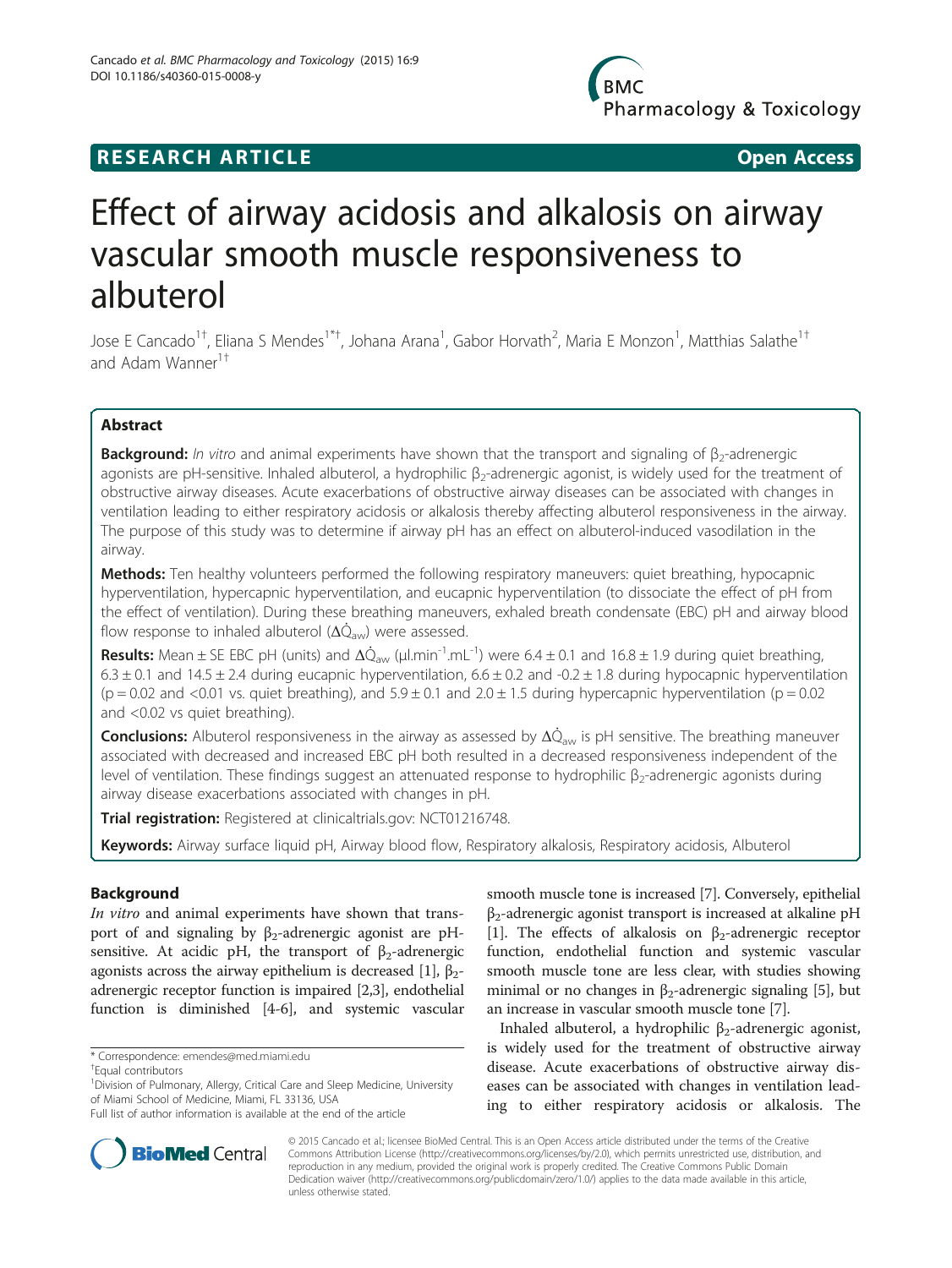resulting changes in airway pH could have an effect on albuterol responsiveness. We therefore sought to test the hypothesis that the magnitude of vasodilation in the airway caused by inhaled albuterol could be altered by changes in airway pH. To investigate this possibility, we determined the effect of airway surface pH on airway blood flow  $(Q_{aw})$  responsiveness to inhaled albuterol in healthy subjects by manipulating airway pH through ventilatory maneuvers. Healthy subjects were chosen because the required respiratory maneuvers would be difficult to impose on patients with airflow obstruction. Qaw was chosen as a "biomarker" of albuterol responsiveness because airflow responses would only be marginally sensitive to albuterol in healthy subjects.

### Methods

# Subjects

Ten healthy lifetime non-smokers participated in the study. The exclusion criteria were as follows: 1) a physician diagnosis of cardiovascular or pulmonary disease; 2) the use of cardiovascular or airway medication; 3) a body mass index  $>30$ ; and 4) a forced expiratory volume in 1 second  $(FEV_1)$  < 80% of predicted and  $FEV_1$ -to-forced vital capacity ratio < 0.7. All subjects had been free of an acute respiratory infection for at least 4 weeks before beginning the study, and no subject had an acute respiratory infection during the study. The study was approved by the Western Institutional Review Board and by the Human Subjects Research Office at the University of Miami. A signed informed consent was obtained from the subjects. The study is registered at clinicaltrials.gov: NCT01216748.

# Measurements

# Airway blood flow (Qaw)

A previously validated soluble inert gas uptake method was used to measure  $\dot{Q}_{\text{aw}}$  [[8,9\]](#page-6-0). The subjects first inhaled room air to total lung capacity. After exhaling 500 mL, they rapidly re-inhaled the same volume of a pre-mixed gas consisting of 10% dimethylether (DME), balance nitrogen. After a predetermined breathhold time, the subjects then exhaled through a critical flow orifice to standardize the expiratory flow. During the entire maneuver, the instantaneous concentrations of DME and nitrogen were measured at the airway opening with a mass spectrometer (Perkin-Elmer; Pomona, CA). The maneuver was performed with two breathhold times each of 5 and 15 sec in random order. The DME concentration  $(F<sub>DME</sub>)$  at the end of phase 1 of the nitrogen wash-in curve (defining a virtual anatomical dead space,  $V_D$ ) was obtained. The difference in  $F_{\text{DME}}$  between the two breathhold times ( $\Delta F_{\text{DME}}$ ) multiplied by  $V_{\text{D}}$  was used to calculate DME uptake  $(V_{DME})$  over the intervening 10 sec. From  $V_{\text{DME}}$ , the mean DME concentration between the two breathholds  $(F_{mDME})$  and the solubility coefficient for DME in blood and tissue (α), was calculated using the Fick principle ( $\dot{Q}_{aw} = \dot{V}_{DME}/(\alpha \cdot F_{mDME})$ ).  $\dot{Q}_{aw}$  was normalized for  $V_D$ ; therefore,  $V_D$  cancels out and wasn't measured.  $\dot{Q}_{aw}$  was expressed as  $\mu l.$ min<sup>-1</sup>.mL<sup>-1</sup>, where  $\mu l.$  $min^{-1}$  reflects blood flow and mL reflects the virtual anatomical deadspace. At each  $\dot{Q}_{aw}$  determination, data from two 5 sec and two 15 sec breathholds were analyzed. A  $\dot{Q}_{aw}$  determination took less than 5 min.

Blood pressure and arterial oxygen saturation  $(SaO<sub>2</sub>)$ by pulse-oximetry were monitored at each measurement point. Mean systemic arterial pressure (perfusion pressure for airway blood flow) was calculated as diastolic pressure plus 1/3 pulse pressure.

#### **Spirometry**

For spirometry (Forced Expired Volume in one second/FEV1, Forced Vital Capacity/FVC, FEV1/FVC), a Koko spirometer was used (Ferraris Respiratory, Louisville, CO). The tracing with the highest FVC of three forced vital capacity maneuvers was analyzed. Predicted normal values were taken from Crapo et al [[10](#page-6-0)]. The values were expressed in absolute values and percent of predicted.

Exhaled Breath Condensate (EBC) pH was obtained as recommended by an American Thoracic Society/European Respiratory Society task force [\[11\]](#page-6-0). The EBC samples were collected with the condenser temperatures close to 0°C. We determined EBC pH immediately following sample collection without argon purging [[12](#page-6-0)], using a Thermo Orion 3 Star pH Meter and Micro pH Electrode (Thermo Scientific Orion Inc., Carlsbad, CA). During the different breathing maneuvers, EBC samples were collected by directing the subject's exhaled breath into a pre-cooled  $(-10^{\circ}C)$  tube for 5 min, using the disposable R-tubes $^{\circ}$  from Respiratory Research System (Charlottesville, VA). Over this period of time, approximately 0.5-1 mL of condensate was collected. For further standardization, the subjects were not allowed to drink or eat for at least one hour before the EBC samples were collected [\[13,14](#page-6-0)].

#### Ventilation

Compressed air was lead through a calibrated airflow regulator (Dakota Instruments, Orangeburg, NY) and an anesthesia bag to a one-way valve at the mouthpiece. During the ventilatory maneuvers, the airflow was adjusted to keep the anesthesia bag from collapsing or overinflating until a steady state was reached [\[15\]](#page-6-0). The airflow was read at that point and expressed as  $l.min^{-1}$ . The system had a deadspace of 100 mL between the mouthpiece and the valve separating inspiration from expiration. Subjects wore a nose clip for all measurements.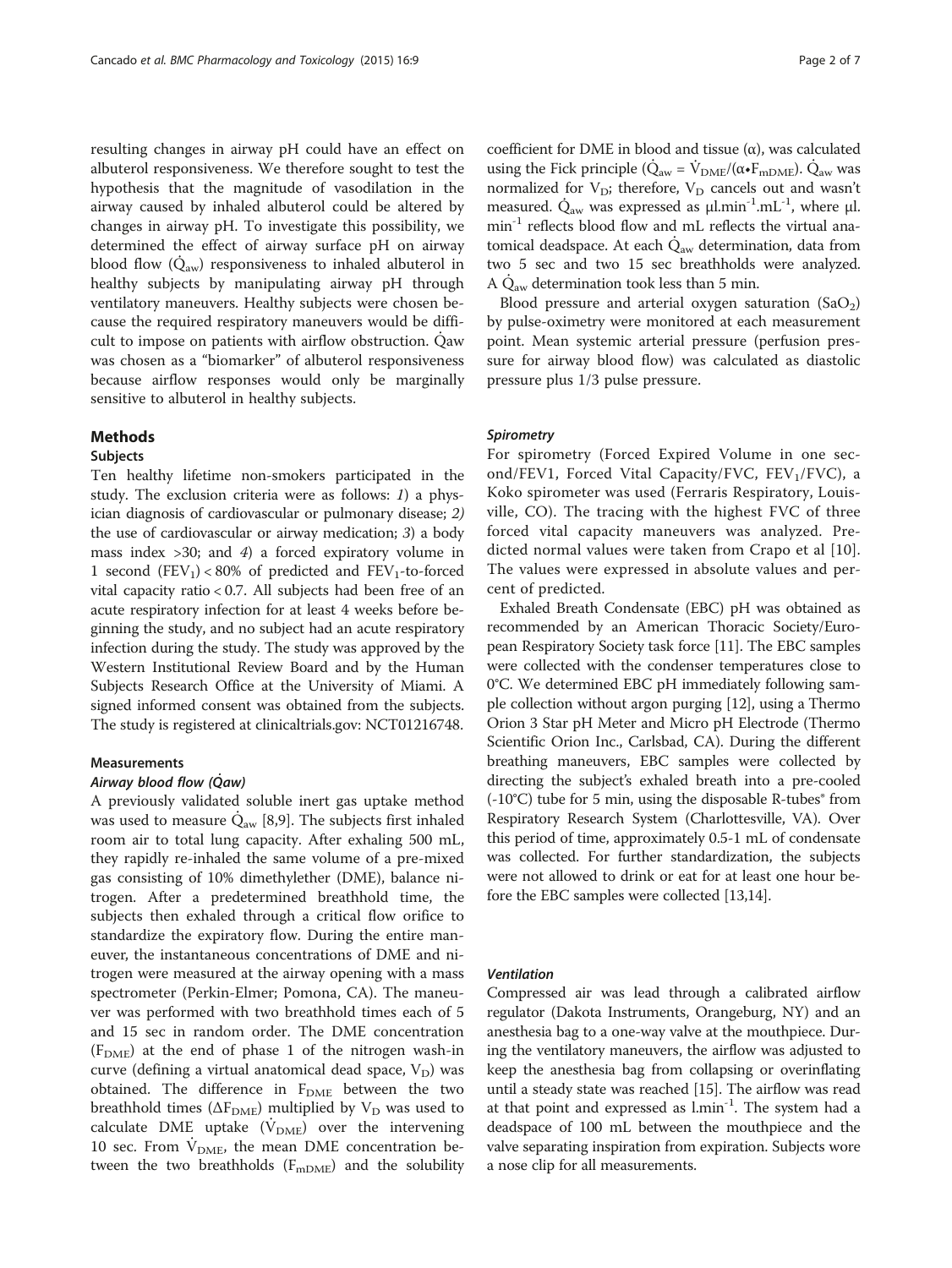#### Respiratory maneuvers

Different respiratory maneuvers were used to change airway pH as reflected by EBC pH.

The same measurements were made in all subjects during quiet breathing, hypercapnic hyperventilation, hypocapnic hyperventilation and eucapnic hyperventilation. To induce hypercapnic hyperventilation, we employed a modification of a previously described procedure [\[15\]](#page-6-0). While monitoring  $S_aO_2$  using pulse oximetry and end-tidal  $CO_2$ by mass-spectrometry (Perkin-Elmer, Pomona, CA) on a breath by breath basis,  $CO<sub>2</sub>$  was bled into the inspired air to achieve an end-tidal  $pCO<sub>2</sub>$  of at least 55 mmHg, expected to result in a decrease in systemic pH of about 0.1 pH units. For hypocapnic hyperventilation, the subjects were instructed to breathe fast and deep until their endtidal  $pCO<sub>2</sub>$  fell to 30 mmHg, corresponding to a systemic pH increase of about 0.1 pH units. For eucapnic hyperventilation, the subjects were instructed to increase their ventilation to the highest level of ventilation recorded in the previous two hyperventilation maneuvers, while  $CO<sub>2</sub>$  was bled into the inspired air to maintain end-tidal  $pCO<sub>2</sub>$  at 40 mmHg. This maneuver was used to separate the effect of ventilation from the effect of pH on albuterol responsiveness. The same mouthpiece set-up was used for the measurement of  $\dot{Q}_{\text{aw}}$  EBC pH, and ventilation.

# Protocol

The subjects were instructed to abstain from ingesting alcoholic beverages the night before each study day and not to ingest caffeinated drinks for at least 12 hours before the study. The subjects were also instructed not to use phosphodiesterase type 5 inhibitors for 12 hours before coming to the laboratory.

There were 6 visit days. On day 1, informed consent was obtained and the subjects underwent a physical examination to ensure good general health. In females, a urine pregnancy test was performed to rule out current pregnancy. Then, spirometry was performed to ensure normal lung function. For technical reasons, EBC pH,  $Q_{aw}$  responses to albuterol and the level of ventilation could not be assessed simultaneously during the breathing maneuvers. Therefore, these parameters were measured during different breathing maneuvers on different days in random order (quiet breathing, hypercapnic hyperventilation, hypocapnic hyperventilation and eucapnic hyperventilation.

# Exhaled breath condensate collection

For each respiratory maneuver, the subjects breathed at the respective ventilatory level for 2 minutes followed by a 5 minutes EBC collection while maintaining the same breathing pattern.

#### Determination of ventilation

This was done during the different respiratory maneuvers as described for the EBC collection. Ventilation was measured during the 5 min steady state period.

# $\dot{Q}_{aw}$  response to albuterol

This was done during the four breathing protocols as described above. During the 5 min steady state breathing period,  $\dot{Q}_{aw}$  was first measured with a short break in the breathing maneuver. After resuming the designated breathing maneuver, the subjects inhaled albuterol (180 μg) delivered by a metered dose inhaler using a holding chamber during a brief interruption of the breathing maneuver. The subjects then continued to perform the prescribed respiratory maneuver for another 5 min.  $Q_{aw}$  was again measured 15 min after drug administration during quiet breathing. Albuterol responsiveness was expressed as the difference between pre-and post albuterol  $Q_{aw}$  ( $\Delta Q_{aw}$ ).

#### Statistical analysis

Values are presented as mean ± standard error (SE). Differences between the groups were analyzed by a nonparametric Kruskal-Wallis ANOVA test followed, when significant, by the Mann-Whitney  $U$  test for comparisons between groups. Values were expressed as mean ± SE and a p value less than 0.05 was accepted as a statistically significant difference. All statistics were analyzed with SPSS software (Statistical Product and Services Solutions, version 18.0; SPSS Inc., Chicago, IL).

# Results

The demographics and baseline characteristics of study participants are shown in Table 1, consistent with good cardiovascular and respiratory health. All subjects completed the protocol.

# Table 1 Demographics and baseline characteristics of study participants (visit 1)

|                               | <b>Subjects</b>    |
|-------------------------------|--------------------|
| Ν                             | 10                 |
| Mean age (range), yr          | $37 \pm 8$ (24-53) |
| Sex (M/F)                     | 3/7                |
| Heart rate, beats/min         | $65 \pm 12$        |
| Systolic BP, mmHg             | $106 \pm 5$        |
| Diastolic BP, mmHg            | $68 \pm 4$         |
| SATO <sub>2</sub>             | $99 + 1$           |
| $FEV1$ , liters               | $3.26 \pm 0.61$    |
| FEV <sub>1</sub> , %predicted | $104 + 1$          |

Values are mean ± SE.

 $N =$  number of subjects; M, male; F, female; BP, blood pressure; SAT  $O<sub>2</sub>$ , arterial oxygen saturation measured by pulse oximetry;  $FEV<sub>1</sub>$ , forced expiratory volume in 1 second.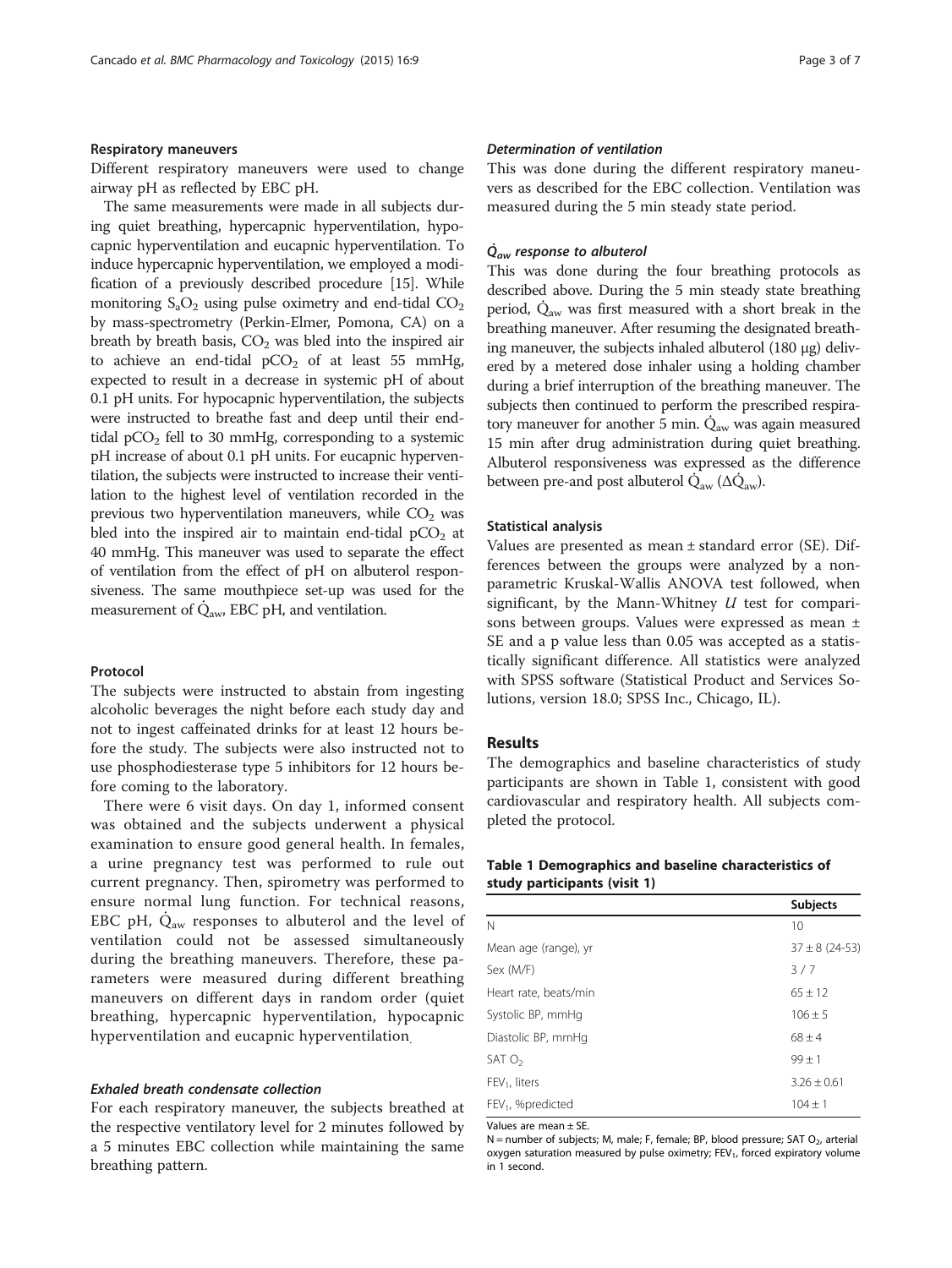#### Ventilation and EBC pH

The levels of ventilation at the time of albuterol administration during the four respiratory maneuvers are shown in Table 2. Hypercapnia and hypocapnia changed EBC pH, while eucapnic hyperventilation had no effect on EBC pH. Thus, it was possible to unlink the level of ventilation from the changes in EBC pH, which presumably is a reflection of airway surface liquid pH.

# Airway blood flow response to albuterol

Mean systemic blood pressure and oxygen saturation were not different at the  $\dot{Q}_{aw}$  measurement points (baseline, pre-albuterol and post albuterol). The lack of changes in mean systemic blood pressure obviated the need to express the airway blood flow responses as airway blood flow conductance. Vasodilator responses therefore were reported as  $\Delta \dot{Q}_{\text{aw}}$ .

Baseline mean  $\dot{Q}_{aw}$  values were similar before the four breathing maneuvers and remained unchanged during the subsequent breathing maneuvers as reflected by the pre-albuterol values (Table [3](#page-4-0)). All subjects had similar albuterol response to the different breathing maneuvers. Albuterol increased mean  $\dot{Q}_{aw}$  significantly, by 46.2 and 33.8% 15 min post drug inhalation during quiet breathing and eucapnic hyperventilation, respectively (Table [3](#page-4-0), Figure [1](#page-4-0)). In contrast, albuterol had no effect on mean  $\dot{Q}_{aw}$  during hypercapnic hyperventilation (4.9%) or hypocapnic hyperventilation (-1.3%) maneuvers, which were associated with a decrease or increase in EBC pH.

# Discussion

The purpose of this study was to determine if respiratory acidosis and alkalosis have an effect on the physiological response to inhaled albuterol in airway tissue and if the effect is related to the ventilation-associated changes in airway pH as reflected by exhaled breath condensate (EBC) pH. In order to demonstrate the role of pH in the observed changes in albuterol responsiveness associated with respiratory acidosis and alkalosis, it was necessary to unlink the changes in EBC pH from the changes in ventilation. This was done by comparing quiet breathing with eucapnic hyperventilation, where ventilation changes while pH is

Table 2 Ventilation and exhaled breath condensate pH during respiratory maneuvers

| Challenges                   | $V(L \cdot min^{-1})$ | EBC pH (units)     |
|------------------------------|-----------------------|--------------------|
| Quiet breathing              | $14.4 + 4.2$          | $6.39 + 0.14$      |
| Eucapnic hyperventilation    | $35.5 + 3.4*$         | $6.31 \pm 0.08$    |
| Hypocapnic hyperventilation  | $35.2 + 3.3*$         | $6.59 \pm 0.15***$ |
| Hypercapnic hyperventilation | $74.4 + 7.9*$         | $5.88 + 0.14***$   |

V̇, ventilation.

EBC, exhaled breath condensate.

\*p < 0.05 vs. quiet breathing.

\*\*p < 0.02 vs. quiet breathing.

kept constant. Albuterol responsiveness was the same during the two maneuvers, suggesting that hyperventilation per se did not alter albuterol responsiveness. Likewise, the preserved albuterol responsiveness during eucapnic hyperventilation ruled out the possibility that cooling and drying of the airway could have been the cause of the blunted albuterol responsiveness during respiratory alkalosis and acidosis. Eucapnic hyperventilation was investigated last in order to be able to reproduce the highest level of ventilation achieved in any of the other maneuvers. We therefore are confident that ventilation per se had no effect on albuterol responsiveness. The level of ventilation during quiet breathing was higher than one would have expected in healthy subjects at rest (mean 14.4 Lmin<sup>-1</sup>). It has previously been reported that wearing a nose clip and breathing through a mouthpiece increases tidal volume and minute ventilation [\[16\]](#page-6-0). In addition, the breathing setup we used for our study included a 100 mL deadspace, another stimulus for increasing tidal volume and respiratory rate.

In our study, the intended target of albuterol was airway vascular smooth muscle contained in the airway wall. Since the different respiratory maneuvers by themselves had no effect on  $\dot{Q}_{aw}$  we were able to assess the effect of respiratory acidosis and alkalosis on albuterol responsiveness. In some systemic vascular beds, hypercapnic acidosis causes relaxation and hypocapnic alkalosis causes constriction, resulting in corresponding blood flow changes [[5\]](#page-6-0). The airway circulation appears not to be subject to this regulation at least in the range of  $pCO<sub>2</sub>$  changes seen in the present study in which changes in pH had no effect on  $\dot{Q}_{\text{awi}}$  however, they affected albuterol responsiveness. We allowed 5 min for albuterol absorption during the four breathing maneuvers, and measured  $\dot{Q}_{\text{aw}}$  15 min after drug inhalation. This was done because in previous studies we found that the maximum response typically occurs after 15 min while a vasodilator response to inhaled albuterol is already seen after 5 min [\[17](#page-6-0)].

We found that both airway alkalosis and acidosis attenuated albuterol responsiveness. The pH-sensitivity of albuterol responsiveness could have been related to a combination of several factors, including absorption and transport of albuterol from the airway surface to the airway vascular smooth muscle,  $β_2$ -adrenergic receptor function, vascular endothelial function or vascular smooth muscle responsiveness. In vitro and animal experiments suggest that all of these functions can be pH-dependent.

# Acidosis

The majority of the currently used  $\beta_2$ -adrenergic bronchodilators, including albuterol, cannot freely diffuse across the epithelial cell membrane because they are hydrophilic and carry a transient or permanent positive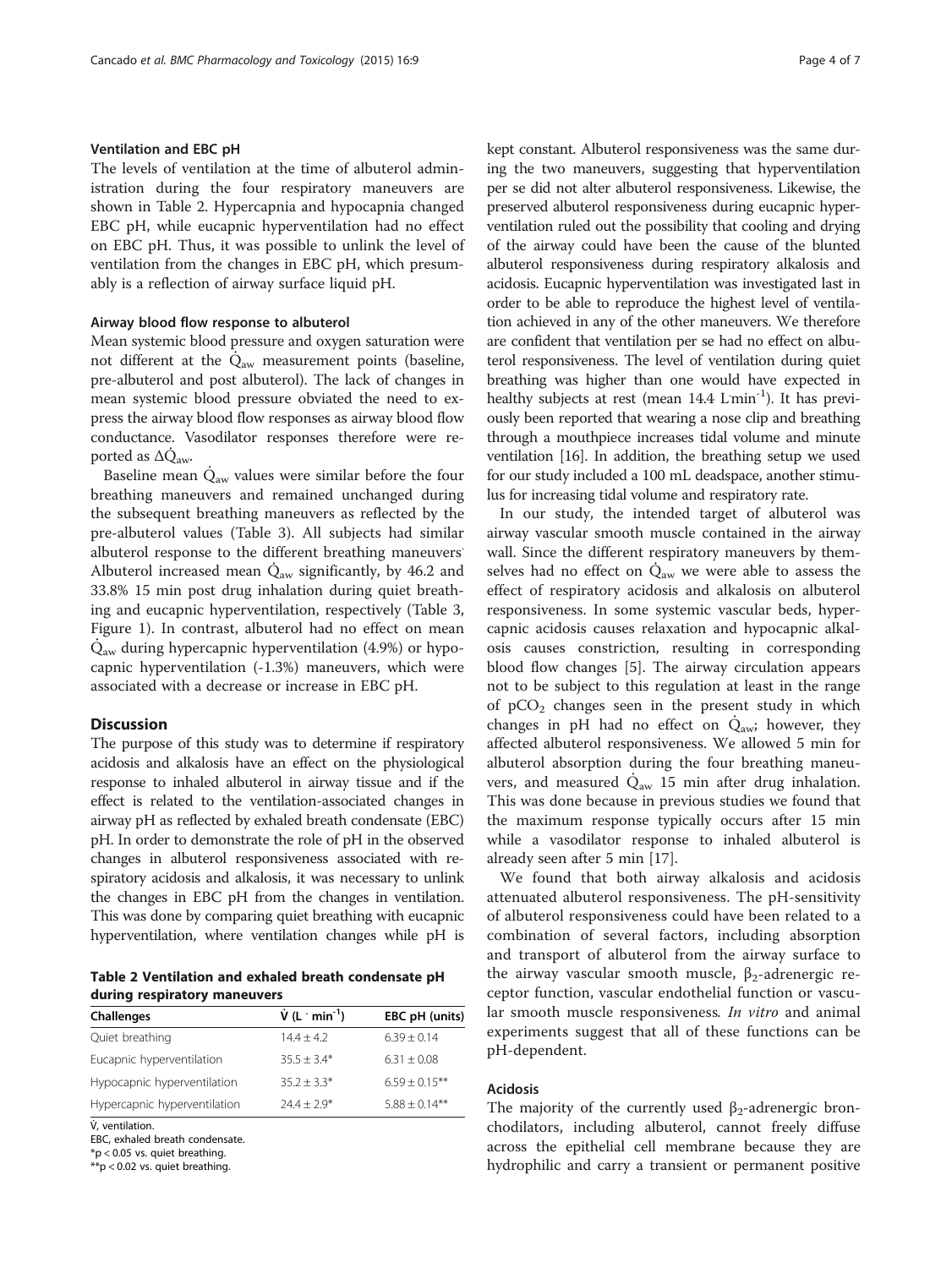|                              |               | Pre-maneuver Q <sub>aw</sub> | $\dot{Q}_{aw}$ during steady state | $\dot{Q}_{aw}$ 15 min post albuterol |
|------------------------------|---------------|------------------------------|------------------------------------|--------------------------------------|
| Quiet breathing              | $Mean \pm SE$ | $38.1 \pm 1.4$               | $37.2 \pm 1.5$                     | $53.7 \pm 2.1*$                      |
|                              | Median        | 37.7                         | 35.7                               | 54.3                                 |
|                              | 25% quartile  | 33.8                         | 34.1                               | 46.9                                 |
|                              | 75%quartile   | 42.1                         | 41.9                               | 58.7                                 |
| Eucapnic hyperventilation    | $Mean \pm SE$ | $41.8 \pm 4.3$               | $42.6 \pm 4.3$                     | $56.4 \pm 4.0*$                      |
|                              | Median        | 40.7                         | 42.7                               | 49.7                                 |
|                              | 25% quartile  | 34.8                         | 34.8                               | 46.7                                 |
|                              | 75% quartile  | 48.8                         | 48.8                               | 61.7                                 |
| Hypocapnic hyperventilation  | $Mean \pm SE$ | $42.9 \pm 2.8$               | $45.2 \pm 3.4$                     | $45.1 \pm 2.9$                       |
|                              | Median        | 40.1                         | 42.2                               | 43.7                                 |
|                              | 25% quartile  | 37.2                         | 35.0                               | 38.8                                 |
|                              | 75% quartile  | 49.1                         | 49.7                               | 54.1                                 |
| Hypercapnic hyperventilation | $Mean \pm SE$ | $42.1 \pm 2.4$               | $44.8 \pm 3.8$                     | $46.7 \pm 4.0$                       |
|                              | Median        | 37.5                         | 44.7                               | 43.7                                 |
|                              | 25% quartile  | 35.5                         | 34.1                               | 38.4                                 |
|                              | 75% quartile  | 46.2                         | 57.1                               | 52.2                                 |

<span id="page-4-0"></span>Table 3 Effects of respiratory maneuvers on airway blood flow  $(\dot{Q}_{aw})$ 

 $\dot{Q}_{aw}$  is expressed in  $\mu l.min^{-1}.mL^{-1}$ . \* p < 0.05 vs. steady state.

charge at physiological pH. Thus, the epithelium of the airway becomes a barrier to these agents, requiring cellular or paracellular transport across the epithelial lining of the airway to reach their intended target tissues including airway vascular smooth muscle. We have previously demonstrated the existence of an organic cation transport machinery in the human airway epithelium and showed that this process is largely mediated by the organic cation/carnitine transporter OCTN2, which is likely involved in the delivery of inhaled hydrophilic cationic bronchodilators to the airway tissue [\[1](#page-5-0)]. We showed that cationic drug uptake is pH dependent, with about 3-fold lower rates at an acidic pH (5.7) than alkaline pH (8.2). This mechanism could have been fully or

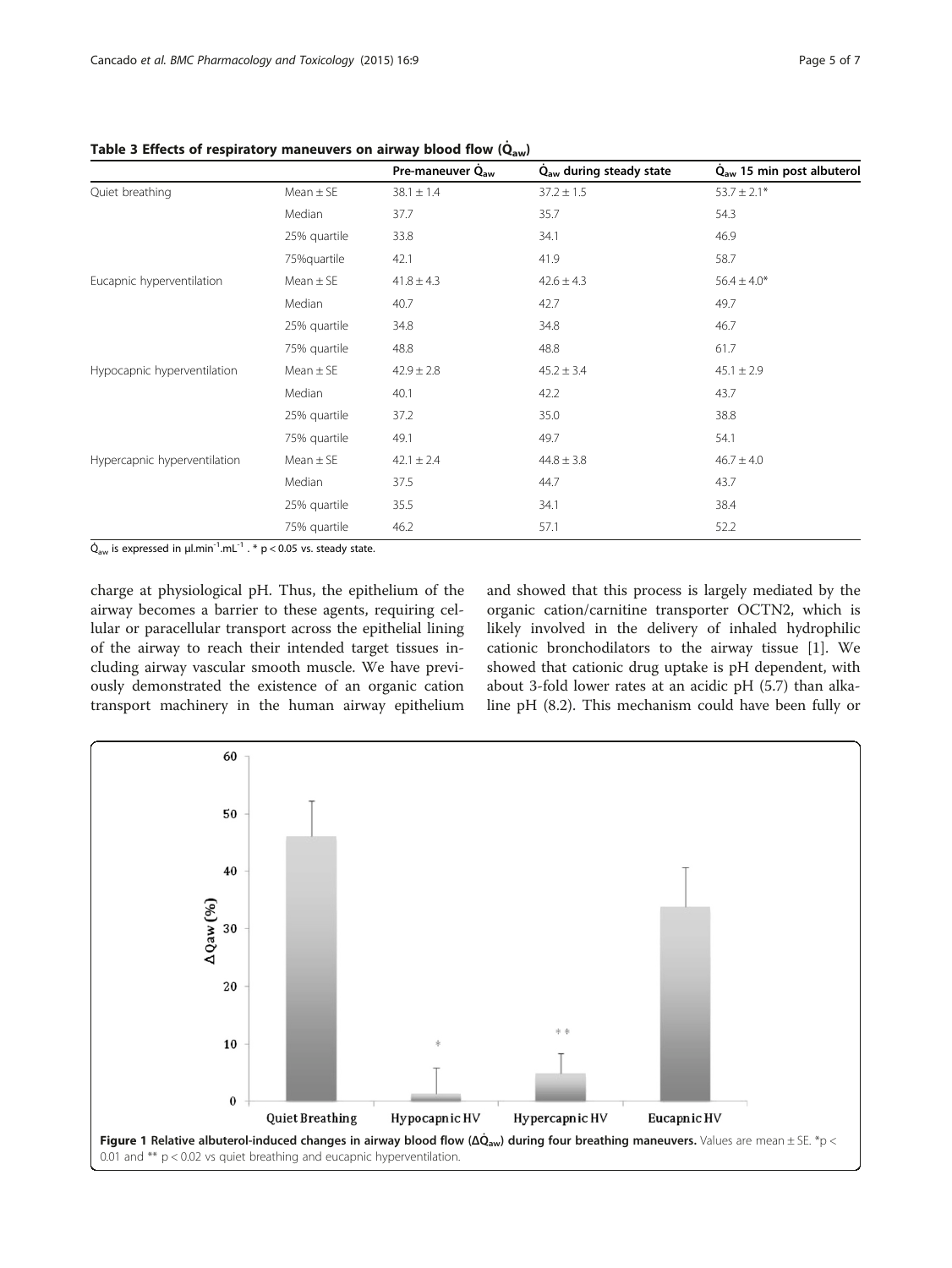<span id="page-5-0"></span>partially responsible for the blunted albuterol responsiveness during respiratory acidosis associated with a decreased airway surface liquid pH. We have also shown that albuterol crosses the airway epithelium via the paracellular route [[18\]](#page-6-0). The paracellular pathway can also mediate pH-dependent permeability to pH-dependent changes in negative charges.

It has also been reported that acidosis can cause rapid desensitization and uncoupling of  $\beta_2$ -adrenergic receptors [2], possibly leading to albuterol unresponsiveness as seen in the present investigation.

Albuterol-induced vasodilation is endothelium-dependent, involving endothelial relaxant factors including nitric oxide [[19\]](#page-6-0). Although the observations on the effects of intracellular and extracellular acidosis and  $pCO<sub>2</sub>$  on endothelial function have not been consistent, the majority of studies have shown that acidosis can impair endothelial function [4[-6\]](#page-6-0). It is likely that airway surface liquid pH is a reflection of extracellular pH, but changes in both extracellular and intracellular pH have been implicated in the effect of acidosis on endothelial function. Thus, endothelial dysfunction could have had a role in the blunted albuterol responsiveness in our study. Finally, airway vascular smooth muscle function could be directly affected by acidosis. In particular, acidosis can lead to smooth muscle cell hyperpolarization, which in turn could attenuate albuterol-induced vasodilation [\[5\]](#page-6-0).

#### Alkalosis

Respiratory alkalosis also attenuated albuterol-induced vasodilation in our study. In vitro, alkalosis increases the transport of organic cations such as albuterol across the airway epithelium via the transcellular and paracellular routes [\[18\]](#page-6-0). Alkalosis may also increase β<sub>2</sub>-adrenergic receptor ligand binding [3]. Finally, alkalosis has been shown to cause endothelium-dependent vasodilation without altering endothelial nitric oxide synthase function [\[5](#page-6-0)]. All of these actions would be expected to potentiate inhaled albuterol-induced vasodilation. The mechanistic explanation for our observation that respiratory alkalosis has the same attenuating effect on albuterol responsiveness as acidosis remains unclear at this time.

# Conclusions

Patients with airway disease are likely to have highly variable airway surface liquid pH and adrenergic airway smooth muscle responsiveness [[20](#page-6-0)-[23](#page-6-0)]. Therefore, we decided to investigate the pH dependence of  $\beta_2$ -adrenergic responsiveness as a marker of albuterol responsiveness in healthy subjects with normal  $β_2$ -adrenergic smooth muscle responsiveness in whom the airway surface liquid pH can be artificially manipulated. From a clinical perspective, airway smooth muscle would have been a more meaningful airway wall target to assess responsiveness to inhaled albuterol. However, healthy subjects do not have an increased airway smooth muscle tone and responses to albuterol would have been too small to study the effects of respiratory acidosis and alkalosis. We chose not to include patients with asthma or COPD in the investigation because they have a blunted airway blood flow response to albuterol due to endothelial dysfunction [[18](#page-6-0)], and because measuring airflow responses by pulmonary function testing would have been technically difficult under the experimental conditions of the study.

Our in vivo observation showed that both respiratory acidosis and alkalosis blunt albuterol responsiveness in the airway wall, although it is not known whether the effect is driven by intracellular or extracellular pH or  $pCO<sub>2</sub>$  and which of the above-mentioned mechanisms may be involved. In this study we found that albuterol responsiveness as assessed by  $\dot{Q}_{aw}$  in the airway is blunted by acidosis and alkalosis, using  $\dot{Q}_{aw}$  as a bioassay. It remains to be shown whether the clinical benefits of inhaled albuterol, i.e., bronchodilation may be less than expected during acute respiratory acidosis and alkalosis, which can be associated with exacerbations of asthma and COPD.

# Competing interests

The authors declare that they have no competing interests.

#### Authors' contributions

AW: Conception and design, analysis and interpretation of data, drafting of the manuscript, critical revision of the manuscript for important intellectual content, supervision and final approval of the version to be published. MS: Conception and design and manuscript editing. ESM: Acquisition of data, statistical analysis, and interpretation of data. JEC: Acquisition and analysis of data, GH: Conception and design of the study. MEM: Sample analysis and interpretation. JA: Acquisition of data. All authors read and approved the final manuscript.

#### Authors' information

Matthias Salathe and Adam Wanner are senior authors contributed equally to this paper.

#### Funding

The study was supported by NIH 1R01HL060644.

#### Author details

<sup>1</sup> Division of Pulmonary, Allergy, Critical Care and Sleep Medicine, University of Miami School of Medicine, Miami, FL 33136, USA. <sup>2</sup>Department of Pulmonology, Semmelweis University School of Medicine, Budapest, Hungary.

## Received: 15 October 2013 Accepted: 16 March 2015 Published online: 02 April 2015

#### References

- 1. Horvath G, Schmid N, Fragoso MA, Schmid A, Conner GE, Salathe M, et al. Epithelial organic cation transporters ensure pH dependent drug absorption in the airway. Am J Respir Cell Mol Biol. 2007;36:53–60.
- 2. Davies AO. Rapid desensitization and uncoupling of human beta-adrenergic receptors in an in vitro model of lactic acidosis. J Clin Endocrinol Metab. 1984;59:398–405.
- 3. Modest VE, Butterworth JF. Effect of pH and lidocaine on beta-adrenergic receptor binding: interaction during rescuscitation. Chest. 1995;108:1373–9.
- 4. Crimi E, Taccone FS, Infante T, Scoletta S, Crudele V, Napoli C. Effects if intracelular acidosis on endotelial function: an overview. J Crit Care. 2012;27:108–18.